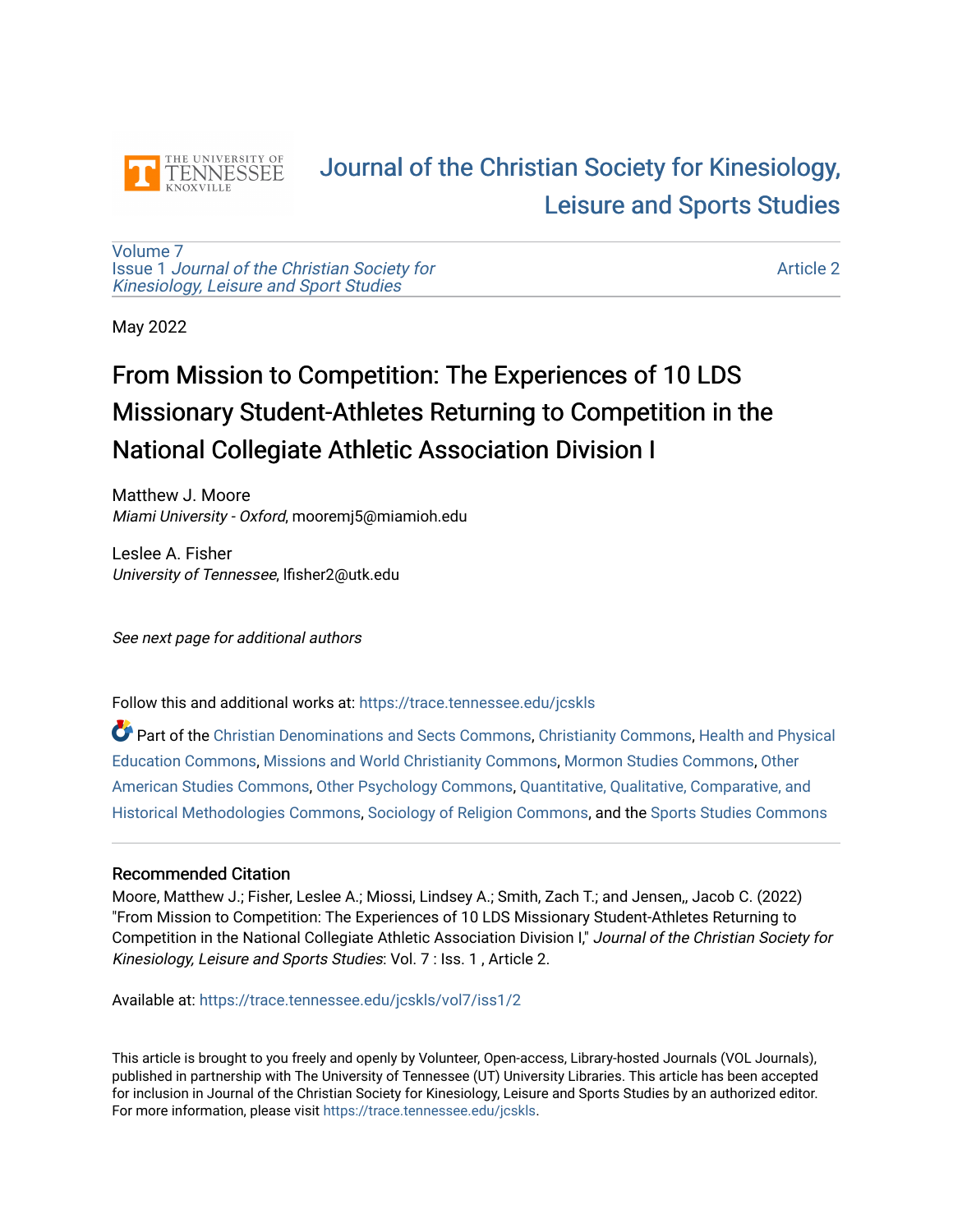## From Mission to Competition: The Experiences of 10 LDS Missionary Student-Athletes Returning to Competition in the National Collegiate Athletic Association Division I

## Cover Page Footnote

LDS stands for The Church of Jesus Christ of Latter-day Saints.

## Authors

Matthew J. Moore; Leslee A. Fisher; Lindsey A. Miossi; Zach T. Smith; and Jacob C. Jensen,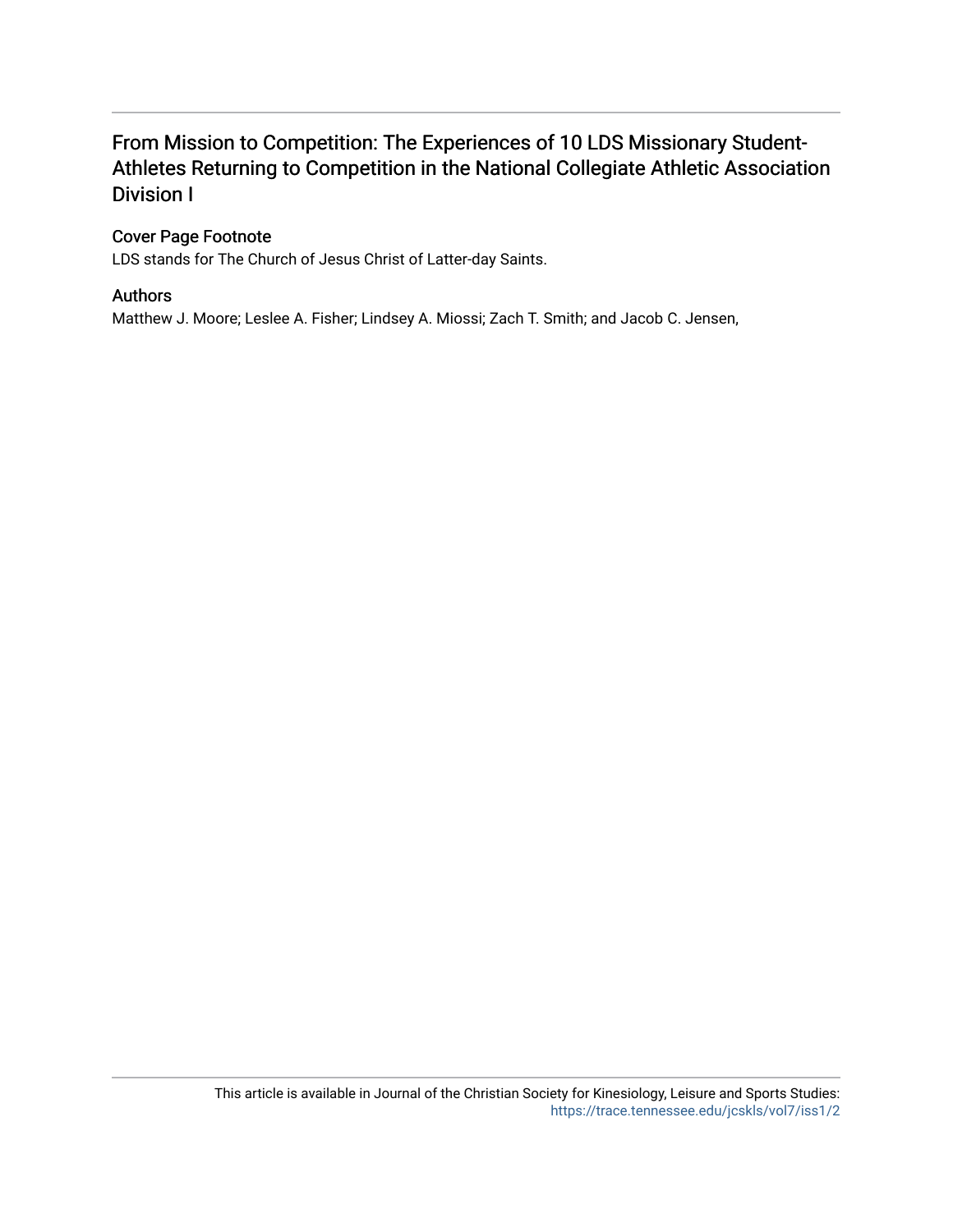## **Introduction NCAA DI Student-Athletes/Returning LDS Missionaries**

Of interest in the current study was that some missionaries for The Church of Jesus Christ of Latter-day Saints (LDS) are NCAA DI student-athletes who leave behind their particular sport for 18 (for females) to 24 (for males) months. However, upon their return, they are often expected to readily compete at a very high level. This type of transitional experience—in and out of sport—has been investigated by a number of scholars (e.g., Cosh, LeCouteur, Crabb, & Kettler, 2013; Lavallee, Gordon, & Grove, 1997; Lavallee, Nesti, Borkoles, Cockerill, & Edge, 2000; Russell, Cottingham, Barry, Lee, & Walsh, 2018). In general, these researchers have found that a transitional period can be an extremely strenuous and difficult process for the athlete(s) involved, especially in relation to the physical toll it takes on their bodies. Yet, there is no research to date that is dedicated to the transitional experience of LDS missionaries who are also collegiate student-athletes as they return from missions and matriculate back into collegiate sport.

Transitioning from an LDS mission back into NCAA DI college sport is also a unique experience. For one thing, over the course of a mission, LDS missionaries devote little time towards physical and mental training (Edgley, 1996). Although the many hours of riding a bike and/or walking may provide some cardiovascular strength, muscle atrophy still commonly occurs; this means that they return from a mission in a potentially detrimental physical and mental state.

#### **Becoming a Missionary for The Church of Jesus Christ of Latter-day Saints**

Applying, becoming, and serving as a missionary for the LDS Church has been described as both a trying and beautiful experience (The Church of Jesus Christ of Latterday Saints, 2018). First, those who voluntarily choose to serve a mission apply to the headquarters of the LDS Church located in Salt Lake City, Utah (The Church of Jesus Christ of Latter-day Saints, 2018). After a period of time (i.e., generally a few weeks), the leadership within the LDS Church then determines where each prospective missionary will spend their time as a full-time missionary; the *call to serve* is then transmitted (via email or snail mail) to the newly called missionary (The Church of Jesus Christ of Latterday Saints, 2018).

The mission call elicits both excitement and angst for those who have applied because missionary service is conducted worldwide (The Church of Jesus Christ of Latter-day Saints, 2018). This means that the prospective missionary could be called to serve anywhere including, for example, in Africa, Argentina, Mexico, and/or the United States. Missionaries leave everything behind (e.g., education, social life, family, friends, athletic careers, vocations, etc.) as they demonstrate "their love to the Savior, who charged, 'Go ye into all the world, and preach the gospel to every creature'" (Edgley, 1996, p. 2; see also Mark 16:15 in the King James version of the Bible, 2013). In addition, some who engage in missionary service (which begins as young as 18 and 19 years old) will return to DI competition upon completion of their mission time.

Therefore, the purpose of this study was to explore the experiences of LDS missionary student-athletes returning to NCAA DI competition. Questions of interest included: What types of effects does this transition have on the returning missionary student-athletes' spiritual and athletic identities, in addition to their sport performances? What is the nature of these identity and performance effects (e.g., could they be both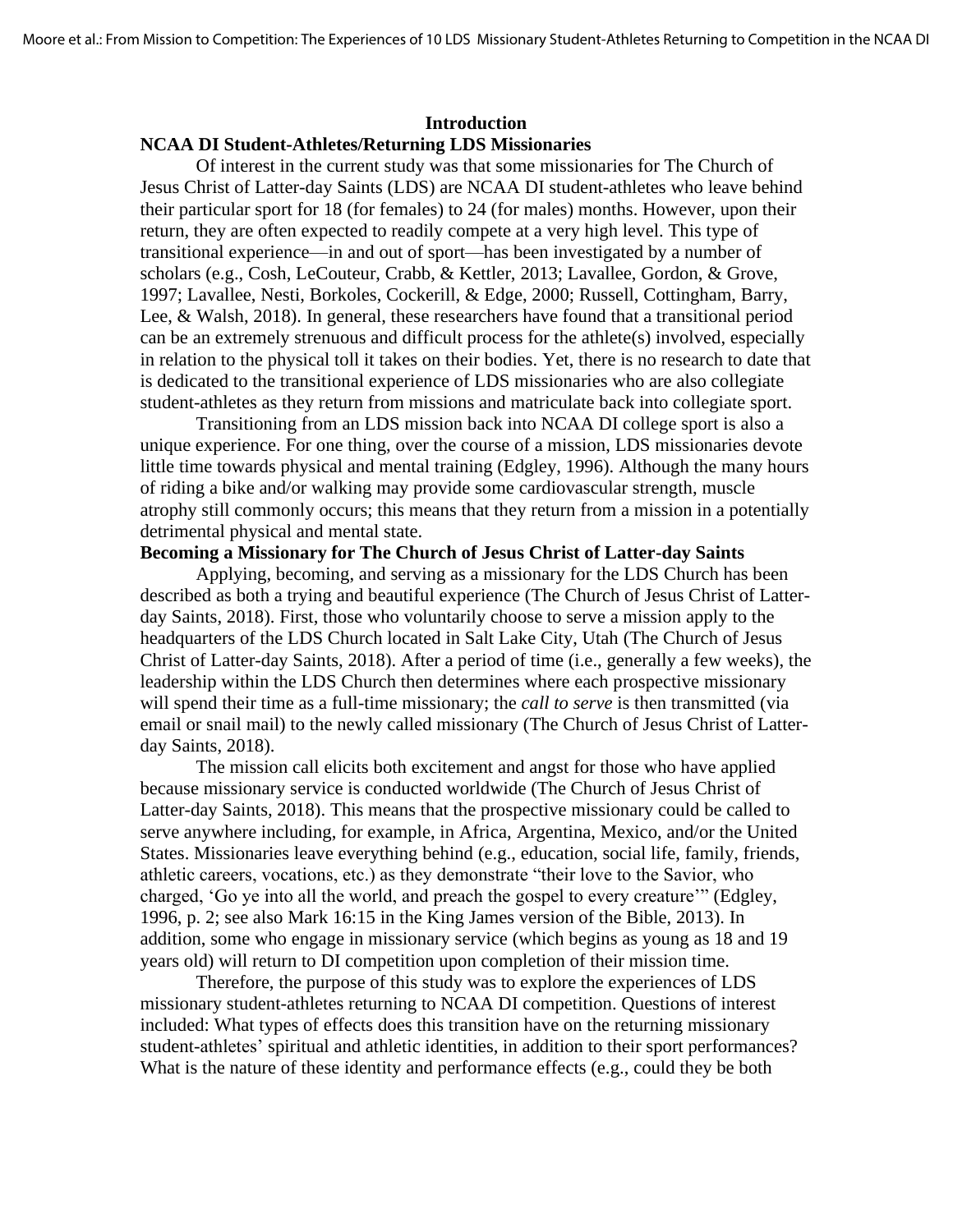positive and negative)? And, will these changes in the NCAA DI students' identities last beyond their returning to play in NCAA DI sport?

#### **Methods**

#### **Procedures**

By selecting a qualitative research design for the current study—Consensual Qualitative Research (CQR; Hill, 2012)—we wanted to "work within the context of human experiences" (Bhattacharya, 2017, p. 6). In addition, we wanted to make meaning out of those individual and collective experiences that NCAA DI LDS missionaries went through when returning to DI sport.

According to Hill and colleagues (Hill, Knox, Thompson, Williams, Hess, & Ladany, 2005), Consensual Qualitative Research (CQR) is "predominantly constructivist, with some post-positivism elements" (p. 197). Related to researcher ontology and axiology, CQR researchers believe that there are socially constructed, multiple, and equally valid views of the "truth" (i.e., constructivist thought); in addition, they acknowledge, therefore, that researcher positionalities inevitably influence the entire research process; so, they should be discussed directly at the outset as well as throughout. CQR is perfect for "studying the inner experiences, attitudes, and beliefs of individuals, because it allows researchers to gain a rich, detailed understanding that is not usually possible with quantitative methods" (Hill, 2012, p. 14). As a result, the aim of those who utilize CQR is to re-represent as closely as possible how participants view their own world (Hill, 2012), while at the same time recognizing that researcher worldviews also have an impact on how the data is interpreted and the themes are constructed.

Researchers implementing CQR also use nine key principles to guide their work: (a) an inductive or bottom-up approach; (b) the use of open-ended questions in their interviews; (c) a reliance on participant words versus numbers; (d) a belief in the importance of context for each entire case; (e) a small number of total cases are explored in depth; (f) multiple perspectives from at least three primary research team members and one external auditor are included; (g) a consensus process amongst team members in data analysis; (h) a strong emphasis on the role of culture, trustworthiness, and ethics; and (i) a continuous return to raw data to verify conclusions (see p. 8 in Hill, 2012). The different team members assembled within a group using CQR may see the data differently; however, the strength of more than one interpretation adds to the richness of the data analysis constructed by the team.

In terms of the interview process, Lauer and colleagues (Lauer, Zakrajsek, Fisher, Bejar, McCowan, Martin, & Vosloo, 2018) put it succinctly when they stated, "the researcher and participant work together to construct a narrative about the participants' experiences, and probes within a semi-structured interview guide point participants toward specific aspects of their experiences" (p. 43). In other words, CQR researchers set up conditions by which it is hoped that participants feel like their flow of thought(s), idea(s), and experience(s) will be explored together. In addition, the smaller sample sizes used by CQR researchers allows for saturation as well as for the participants' words and experiences to be interpreted with contextual depth.

## **Participants**

Ten US NCAA DI current and former (i.e., within the last 10 years) returned missionary student-athletes participated in the current study (eight self-identified as male and two self-identified as female; see Table 1). All participants were required to have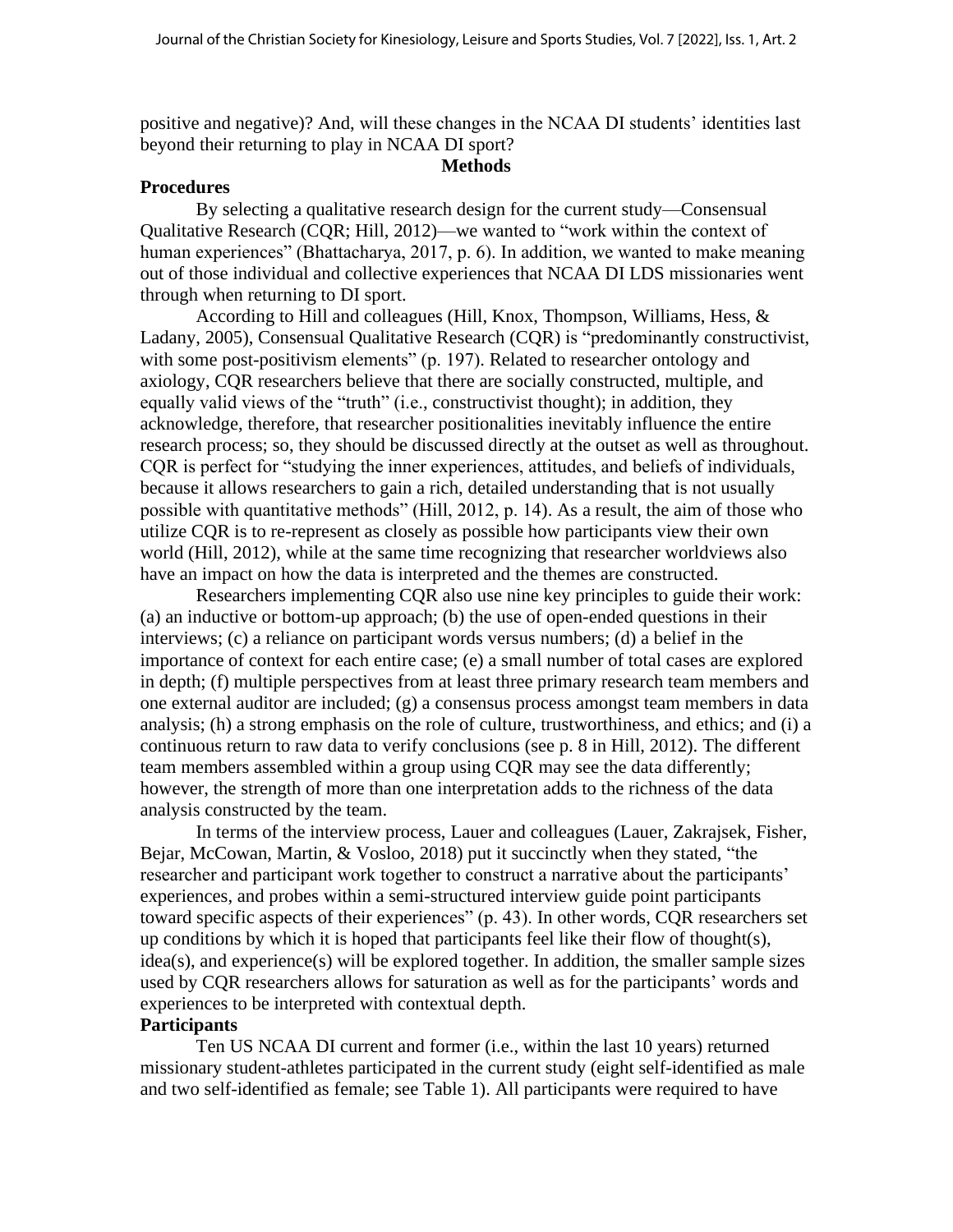served a full-time mission for the LDS Church. These student-athletes participated in four different sports (baseball, cross-country/track and field, football, and swimming). Male student-athletes were slightly older  $(M = 25.8$  years of age) compared to female studentathletes ( $M = 24$  years of age). All self-identified as US citizens, European American, and heterosexual; in addition, five were married and three had children. Participants had served missions in Africa, North America, and South America. Standard within the LDS Church mission protocols is that male missionaries serve for 24 months, while female missionaries serve for 18 months (The Church of Jesus Christ of Latter-day Saints, 2018). **The Role of the Researcher in the Study**

The research team was comprised of five U.S. members. One was a professor in sport psychology, another was an assistant professor in sport psychology, two were doctoral students in sport psychology, and one was a doctoral student in sport management. All five self-identified as US citizens, White, and heterosexual; two identified as female and three identified as male. Two had children while three did not. Two self-identified as Christian and were members of The Church of Jesus Christ of Latter-day Saints who had served LDS missions; two were also Christian that selfidentified as Episcopalian and Evangelical; and one self-identified as nondenominational. In addition, three played collegiate sports (soccer, tennis, and track and field) and one was an ex-NCAA DI strength and conditioning coach.

## *Bracketing Interview, Biases, and Positionality*

Before collecting data, all team members reflected on their positionality in relation to DI sport, religion, spirituality, and The Church of Jesus Christ of Latter-day Saints. In their first meeting, they discussed these reflections with each other. In addition, the first author underwent an individual bracketing interview (Rolls & Relf, 2006) conducted by the second author using the same interview guide that was used with the study participants (see below). Based off of the bracketing interview, as well as the group biases discussion, team members went into the current study assuming the following: (a) race, gender, and religion would all be factors impacting NCAA DI missionary studentathlete identities and experiences; (b) the fact that two of the five research team members had served an LDS mission and currently belonged to the LDS Church would create its own set of individual and unique biases; (c) sexuality along with race, gender, and religion would play a factor in the participants' experiences in sport and in the LDS Church; and (d) having a strong sense of spirituality—because of serving a mission may be both advantageous and disadvantageous for some returning NCAA DI missionary student-athletes.

In addition, the first author engaged in several self-reflective practices throughout the current study. Self-reflectivity is a "tool to enhance awareness of our situatedness and, subsequently, to be more receptive to perspectives that approach the world from a different position" (Saukko, 2002, p. 88). The first author continuously self-reflected in three main ways: (a) by keeping a personal journal; (b) by engaging in meditation; and (c) by praying. By self-monitoring and recording their thoughts, feelings, impressions, connections to religion, physical states, and emotions throughout the entire research process, the first author became more aware of and was able to verbalize their inherent positionality.

In addition, the research team also played a vital role in helping the first author throughout the entire research process. In particular, the first author was challenged by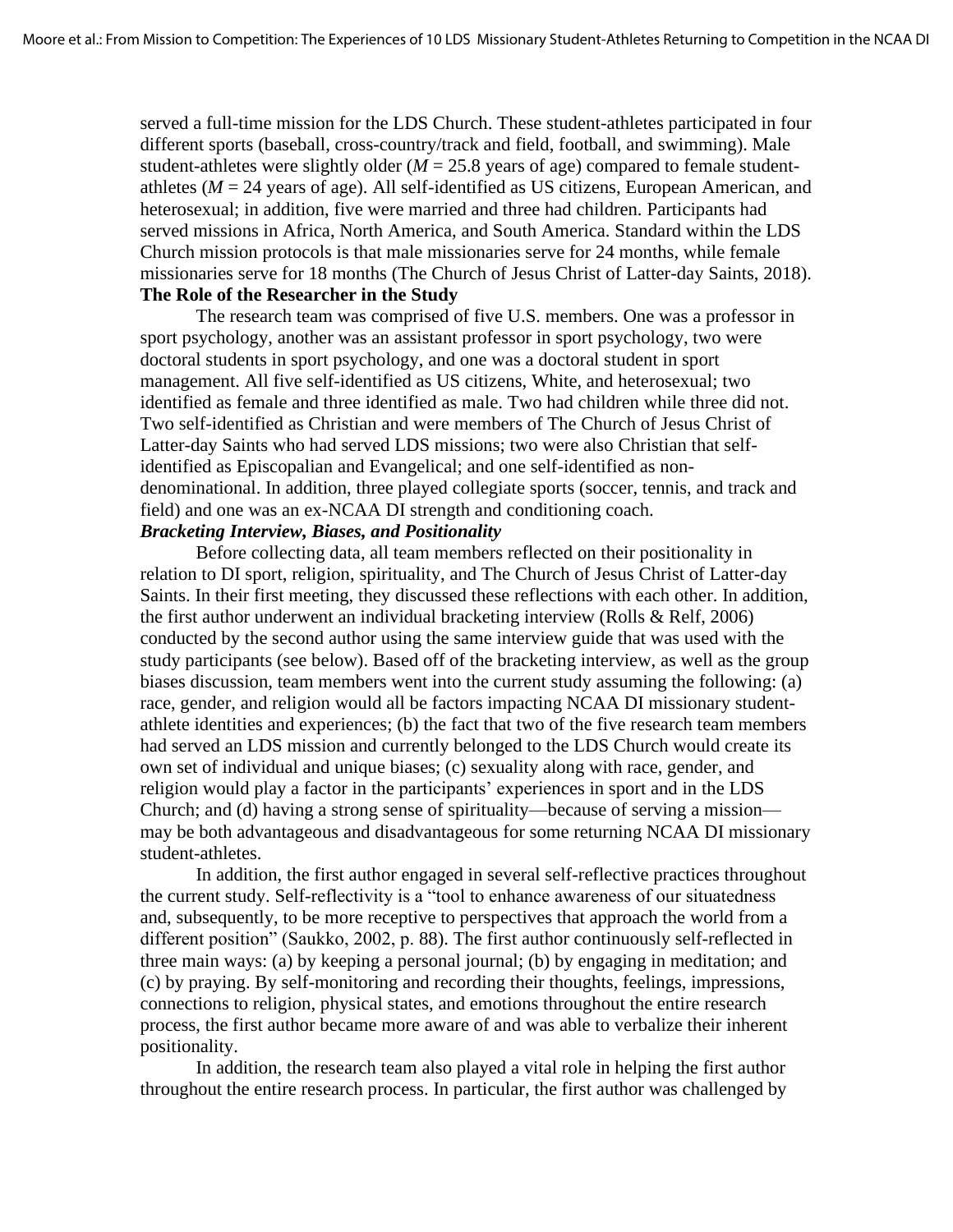the research team on many occasions throughout the data analysis process to think about the ways that their experience of serving a mission themselves may have been different from both the reality of the experience that participants were describing as well as the way that the rest of the research team was constructing participants' experiences. **Data Generation** 

After Institutional Review Board (IRB) approval, 10 participants were recruited by the first author/interviewer via purposeful sampling (Miles & Huberman, 1994) built upon existing professional contacts. These professional contacts were asked to share a flyer detailing the research project and contact information for the first author. After hearing from an initial number of participants, the first author/interviewer established new contacts via snowball sampling (Miles & Huberman, 1994). Eight male and two female LDS returned missionaries/DI college student-athletes volunteered via email to participate in the current study. The first author/interviewer then emailed each participant an informed consent form and they set up individual interview times to be interviewed that were convenient for them. All 10 participants were interviewed by telephone. *Interview Guide*

The first and second author created the interview guide used in the current study. The aim was to construct questions that captured participants' spiritual identities, mission experience, and transition back into DI sport (e.g., "How do you define LDS spirituality?"; "How does LDS spirituality differ from LDS religion for you, if it does at all?"; "What was your transition like back into sport?" In what ways does your LDS spiritual identity relate to your DI performance, if at all?").

In addition, all participants chose a pseudonym to represent themselves in the data. The interviews averaged 48 minutes in length. After the interviews were audiorecorded, one research assistant plus the first author/interviewer transcribed them verbatim. The participants were then emailed their verbatim transcripts and asked if they contained an accurate re-representation of the interview. They were also asked if they wanted to make any changes. No changes were requested by any participants in the current study.

#### **Data Analysis**

After research team members each independently read all transcripts for general understanding, there were five major steps they took related to the CQR data analysis process. These included: (a) creating a broad *domain* list that captured the unique and meaningful topic areas explored in the interviews; (b) constructing *core ideas*—from participants' own words—to summarize the narrative; (c) developing a *category* structure which captured all of the within-domain data after coming to consensus; (d) conducting a *cross-analysis*, where the first and second authors explored the raw data further to give frequency labels (i.e., typical, general, variant) to each category; and (e) sending out the final domain and demographic tables, as well as the transcripts to the external auditor for feedback (Hill, 2012). The external auditor read through all transcripts and the domain table and then added suggestions that prompted further exploration of the domains and categories by the research team.

Throughout research group meetings and the data analytic process, the act of returning and re-returning to the raw data was a common occurrence for each group member. The continuous of returning to the data elicited and solidified the emerging domains that served as the scaffolding for the entire study (Hill, 2012).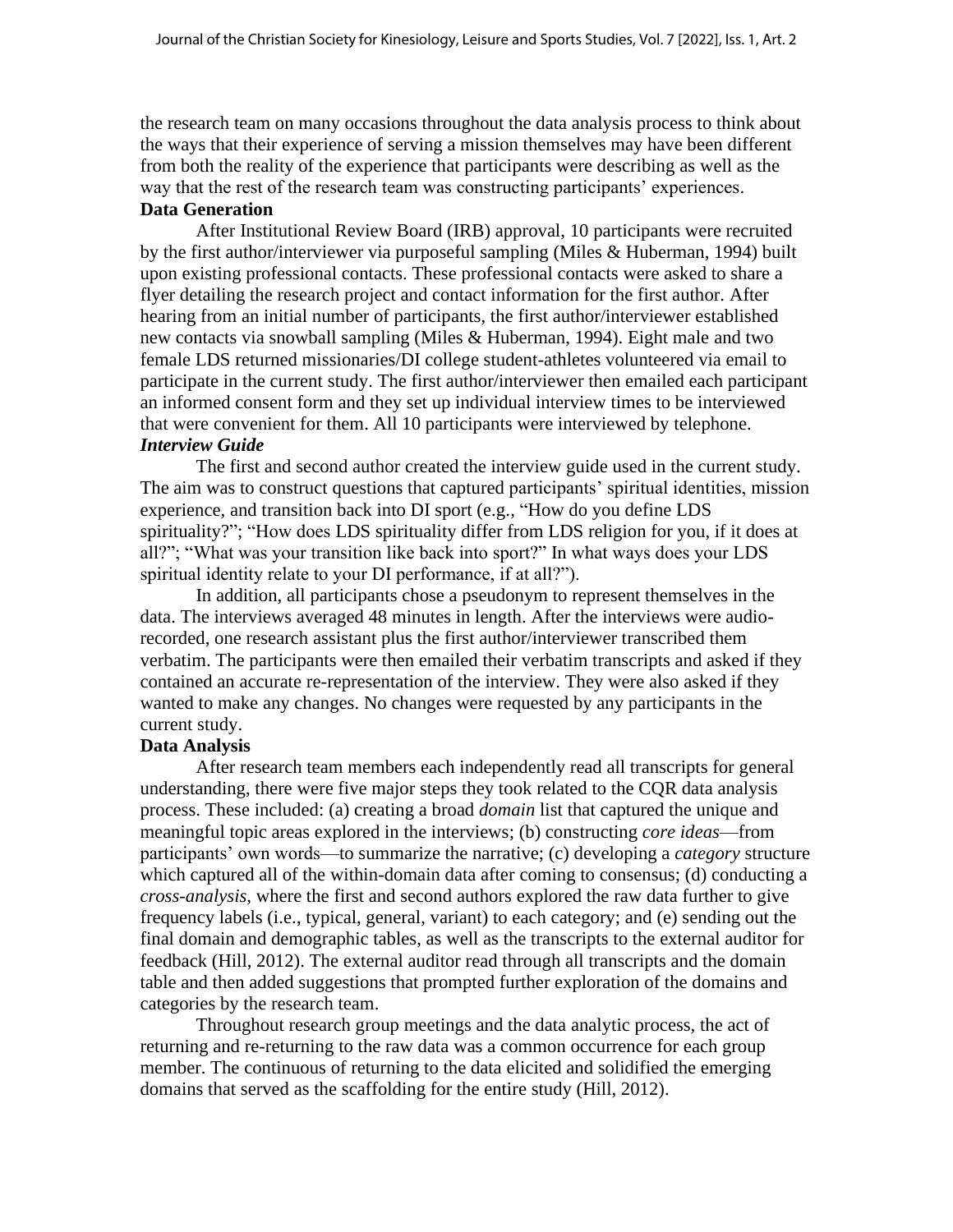As a result of these processes, a final domain table was constructed (see Table 2). All participants were then sent the final domain table (e.g., member-checking; Creswell & Poth, 2018). No participants requested any changes to the domain table. Finally, to ensure that trustworthiness occurred, the research team made a commitment to three criteria: (a) they established the integrity of the data; (b) they tried to balance subjectivity with reflexivity, and (c) they tried to communicate their findings clearly and with applicability not only to research but to practice (Hill, 2012).

#### **Findings**

The purpose of the current study was to explore the experiences of LDS missionary student-athletes returning to competition in the NCAA DI. Four major domains were constructed by the research team after reviewing transcripts multiple times and coming to consensus: (a) *the development of an LDS missionary identity*; (b) *challenges associated with returning to DI student-athlete identity*; (c) *benefits of mission identity on DI student-athlete identity*; and (d) *practical implications for sport psychology professionals and other support staff*. Each domain contained multiple categories of experiences. Overall, it appears that participants' perceptions were that both the benefits of and challenges with serving an LDS mission—and being gone for between 18-24 months from NCAA DI competition—had significant implications on their athletic identity as well as their return to performance.

### **Domain I: The Development of an LDS Missionary Identity**

This first domain was constructed to illustrate the heightened sense of spiritual identity that NCAA DI student-athlete missionaries felt as a result of having served a mission. The four categories under this domain included: (a) *experiencing a deeper connection with God*; (b) *more opportunities to work out faith in daily life*; (c) *going from a "self" to "other" orientation*; and (d) *acclimating to a different culture. Experiencing a Deeper Connection with God*

Many participants felt that because of their development as a missionary for the LDS Church, their personal connection to God was made deeper. This connection was described as cyclical; in other words, because they were dedicating their lives towards the betterment of others, participants felt that this provided a deeper meaning to their lives and a stronger connection to God. For example, Sarah mentioned "My personal connection with God was actually a beautiful thing throughout this whole [mission] experience…my connection was made stronger [by]…serving Him and His children". In addition, Scott described that as a result of serving a mission, his personal connection with God was "the most influential part of my life, and my mission allowed me to go out and share that with people all day long and with everyone that I could talk to." It appears, therefore, that actions work on an LDS missionary to increase a sense of belief or connection to God.

#### *More Opportunities to Work out Faith in Daily Life*

Returned missionaries/DI student-athletes also described how they had more opportunities to work out their faith in daily life—through action—when they were on a mission as compared to being a college student-athlete. They did this through reading the scriptures every day, saying prayers (morning and night, plus multiple times throughout the day), fasting more than once monthly, and listening to and singing church music/hymns. For example, Grant described a routine of reading and studying important texts as follows: "Studying the scriptures [daily] really puts things into perspective and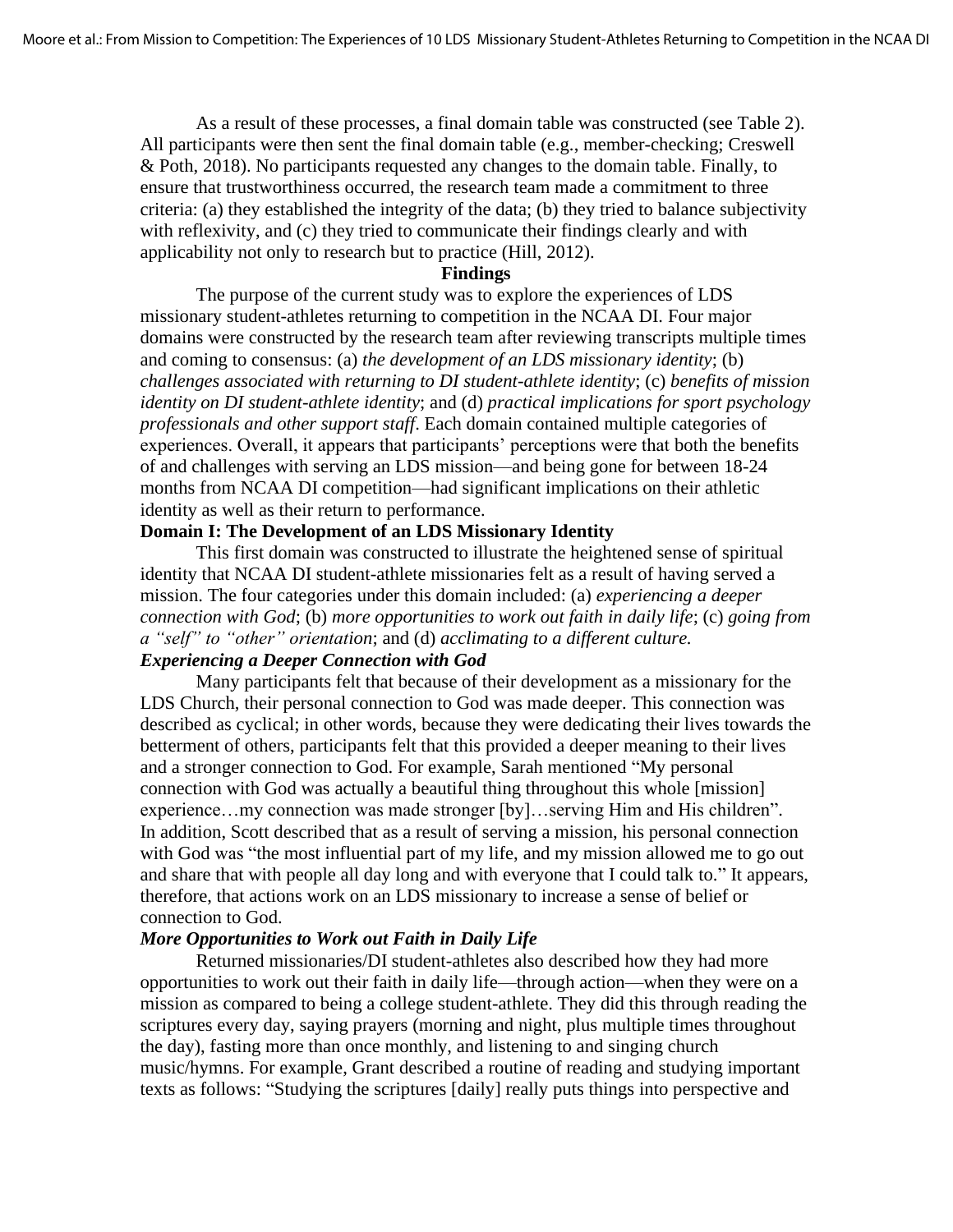allows for clear and clearer understanding of what I need to do to deepen my relationship with God and that can allow for greater growth for me personally." Jake, another participant from the study, also mentioned the importance of scripture study:

As a missionary, I believed that God would respond to the situations that I was encountering, and by reading the Bible, God's word, and the scriptures, I was able to understand these principles and then apply them and see how it affected the people that I was serving.

## *Going From a "Self" to "Other" Orientation*

It was clear from the interviews that missionary student-athletes focused on helping others in whatever ways they could while they were on their mission trips. This shift in identity from a "self = athlete" focus to an "other" focus seemed hard at first for many participants. As Rose mentioned:

Oh, missions are really, really hard! And they are really hard because you're on your feet all day, you're always doing things…there's no time for yourself, but by investing myself in other people, I was truly able to see and feel God's love for them and that was something I never really had experienced before…and that was one of the best things about my mission was coming close to people, feeling that God loves them so much, even though their lives were completely different than yours.

Grant, who also experienced this "self" to "other" orientation, described its effect on him personally:

The choices I made as a missionary, and now, have eternal rewards. [As a missionary] I was doing what I should be doing, like trying to serve others and putting others first, that includes over myself, which was really hard at first.

## *Acclimating to a Different Culture*

Many participants also described how challenging it was to acclimate to a new culture. For example, Bob mentioned:

From my mission, what I can understand is a difference in culture...it's just different from my own culture and circumstances and that provided me with…a new perspective that I gained…that helped me to be able to not be so materialistic in my transition back to normal life.

Similar to Bob, Grant also experienced difficulty in acclimating to a different culture compared to that of his own (the US):

The difference of culture was really hard for me at first. You know, the American style of living and how poor these people live in place X [mission location], compared to here and how difficult that was to see and just accept, that was extremely hard.

#### **Domain II: Challenges Associated with Returning to DI Student-Athlete Identity**

After returning home from a mission, NCAA DI student-athletes transition back into their university lives. Of the 10 participants, eight had played at least one year of DI sport prior to serving a mission. According to participants in the current study, these experiences could be described in the categories of: (a) *being de-trained physically, technically, and mentally*; (b) *understanding spirituality differently*; and (c) g*oing through acculturation*.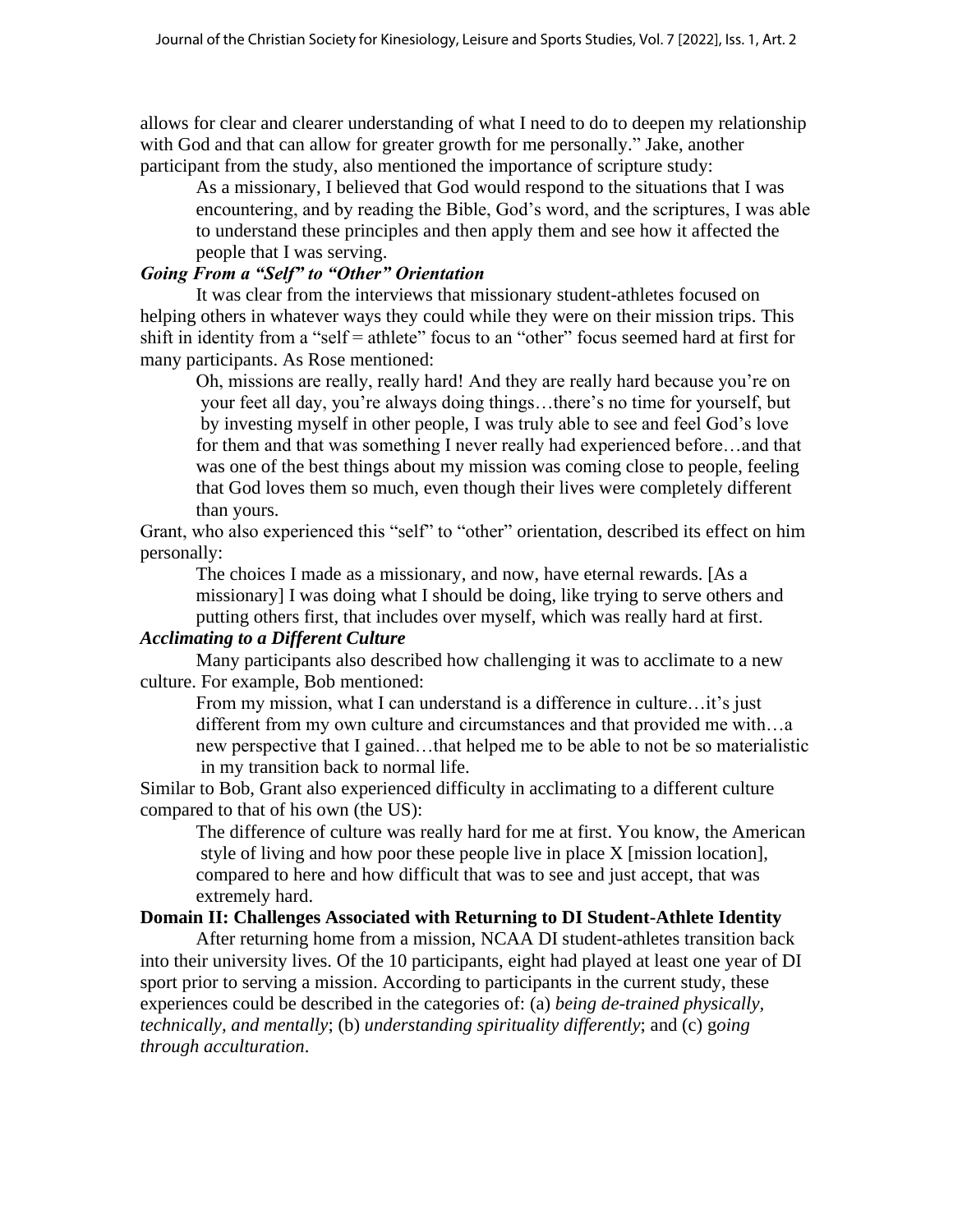## *Being De-trained Physically, Technically, and Mentally*

One of the drawbacks to being a missionary is that one can devote little time to physical, psychological, and tactical training while they are serving a mission. For student-athlete missionaries in the current study, this meant that returning to collegiate sport was a huge challenge to overcome once they returned. For example, Bob mentioned:

When I got back from my mission and started working out again, and not training or working out really for two straight years, having not thrown a baseball, swung a bat, and that was really, really hard but thankfully [University X] had a great strength coach and staff that helped with this transition and that helped ease the burden as you start back into it…but it was still a shock.

Benny also experienced a slow start upon return from his mission. As he stated: Getting back into baseball where I was taking ground balls again, and I was hitting and stuff, it was actually coming back to me, but it was coming back at times a lot slower than others, and that was hard to see in myself because I knew what I was capable of.

## *Moving from "Other"- Back to "Self-Focused" Identity*

Participants also described the phenomenon of moving back into an identity—"DI student-athlete"—which focused on "self" versus "other," exactly the opposite of what they had experienced as missionaries. Being a DI student-athlete was described as being centered on oneself as an athlete—on improving and getting better physically. Scott went into detail about how this aspect of changing identity was difficult for him: "I really had a hard time with adjusting...again as a student-athlete. I feel like as a student-athlete often everything is about *me*…it's really easy just to get so self-absorbed…because as a missionary it wasn't about me at all."

Scott went onto say:

It's like how to recognize that it's not a bad thing first of all to, take care of yourself and have these goals…it's a little bit of guilt like, 'Is it okay to dedicate so much time to myself?' But I had to just recognize that it's a good thing and it's something that I love.

#### *Going Through Acculturation*

Participants described how they had culturally acclimated to the customs of the people they served in their missions. This included learning a different language, eating different foods, and getting used to a different climate. However, coming back to the United States was difficult for many because food was plentiful, the weather was different, and everyone was speaking English. In other words, participants in the current study—especially those who served outside the US—noticed the amount of resources the US had versus the countries where they served; they became more aware of the inequities between the US and other countries. For example, Bob told a story about going to a restaurant in US upon return from his mission and the amount of money that was spent just for one meal:

I just remember feeling so empty inside knowing that we were spending, or my parents were spending, like 200 bucks on a dinner, a short-lived dinner, when people in place X, their base salary as a schoolteacher or a police officer was 100 per month! That really hurt me inside.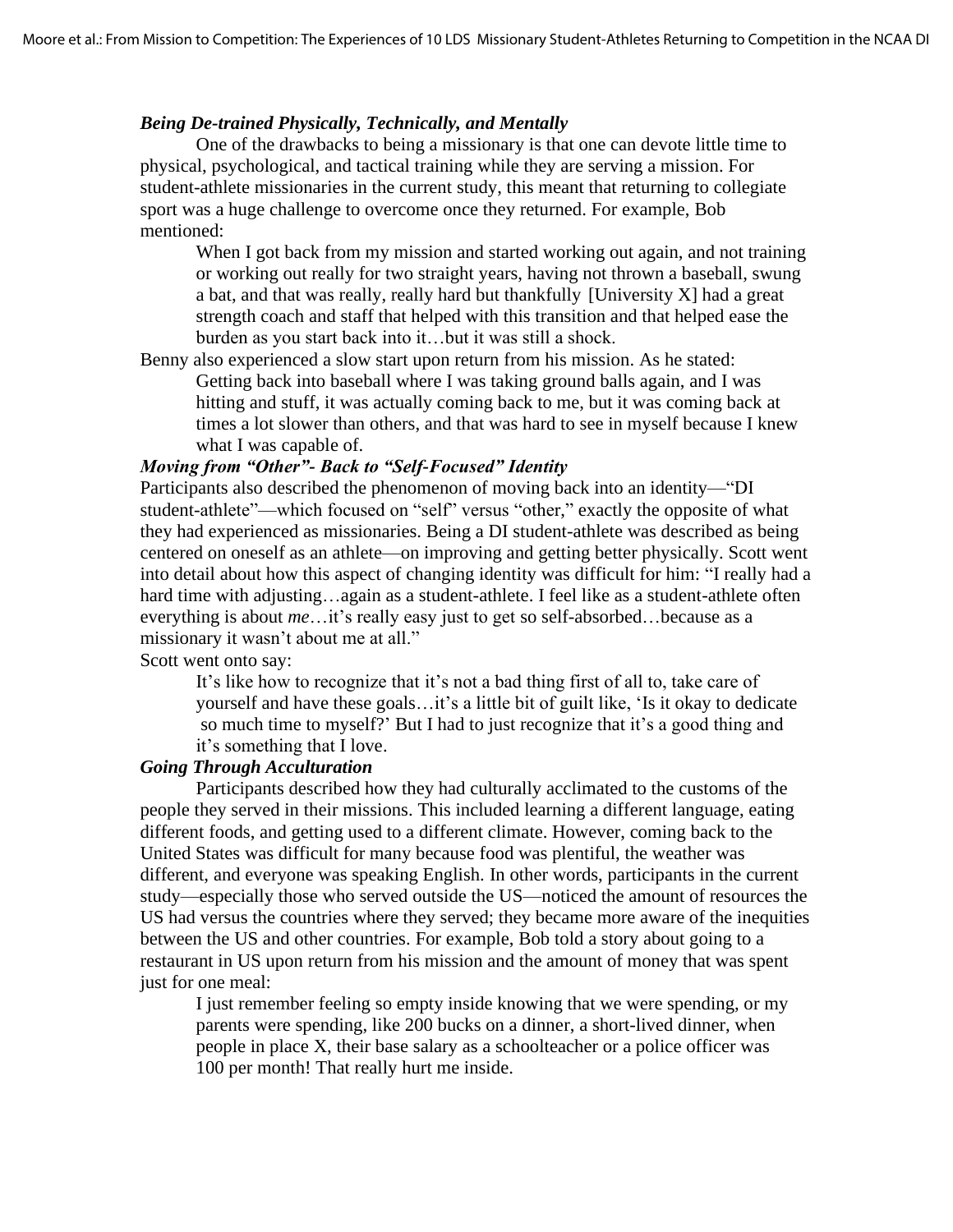Similar to Bob's experience, John described his own experience of going through acculturation upon return from serving his mission:

After I got back, I really started to realize that life wasn't just about me. There are millions of repressed children out there in the world, and I saw that as a missionary. I think my mission was fundamental in helping me realize that life wasn't just about me. It was a realization that hit pretty hard coming back home and seeing all of the opportunities that this country [US] has to offer.

## **Domain III: Benefits of Mission Identity on DI Student-Athlete Identity**

Of additional interest was that participants also described how their increased changes in self-identity - through the experience of their mission - played a role in making the transition back into DI athletics easier for them. For example, this included: (a) *being able to put things into perspective*; (b) *being more mentally and spiritually resilient*; (c) *being able to set effective daily, weekly, and monthly goals;* (d) *being able to persevere;* and (e) *experiencing new spiritual aspects as a student-athlete/returned missionary*.

### *Being Able to put Things Into Perspective*

Participants' views of "winning" and also of sport as the former "be all end all" changed as a result of their mission experiences. They described believing that there was now more to life than sports and winning. Sarah mentioned that: "I'm a child of God and that is because that worth never changes and that's who I define myself as; I will not always be a student-athlete." John also talked about this broader perspective and how it helped him with other aspects of his life:

A mission shifted my entire perspective in a sense…like this [a mission] is two years of my life that I'm dedicating, but it's not just two years, it's for the rest of my life that I'm making a decision…I'm choosing to elevate my level of dedication, my level of commitment to God and I'm trying to think less about myself, and think more about how I could be of service to people who may be in pain, or in need…this was fundamental for me, especially after I got home and back into football and school.

#### *Being More Mentally and Spiritually Resilient*

In a related vein, participants also expressed the ability to go through hard things—like athletic practice or school—and learn from them after having served their missions. As Scott stated:

The mission was harder definitely and because of serving a mission, like getting [back] into running, I knew that I could do it. I mean I had done a lot of hard things in those two years and I had overcome a lot of difficulties and for the most part on my own so I knew that even though running was very difficult you know what, I could do it. It gave me a lot of confidence.

Benny also talked about the profound effect that his mission had in his life not only in sport, but outside of sport as well:

A mission just showed me how I could grow not only on a personal level, but spiritually. Because of serving my mission, it helped me so much, on an athletic and professional level, like in baseball and definitely now in my career, my educational level, and, I don't know how to describe it because it helped me so much.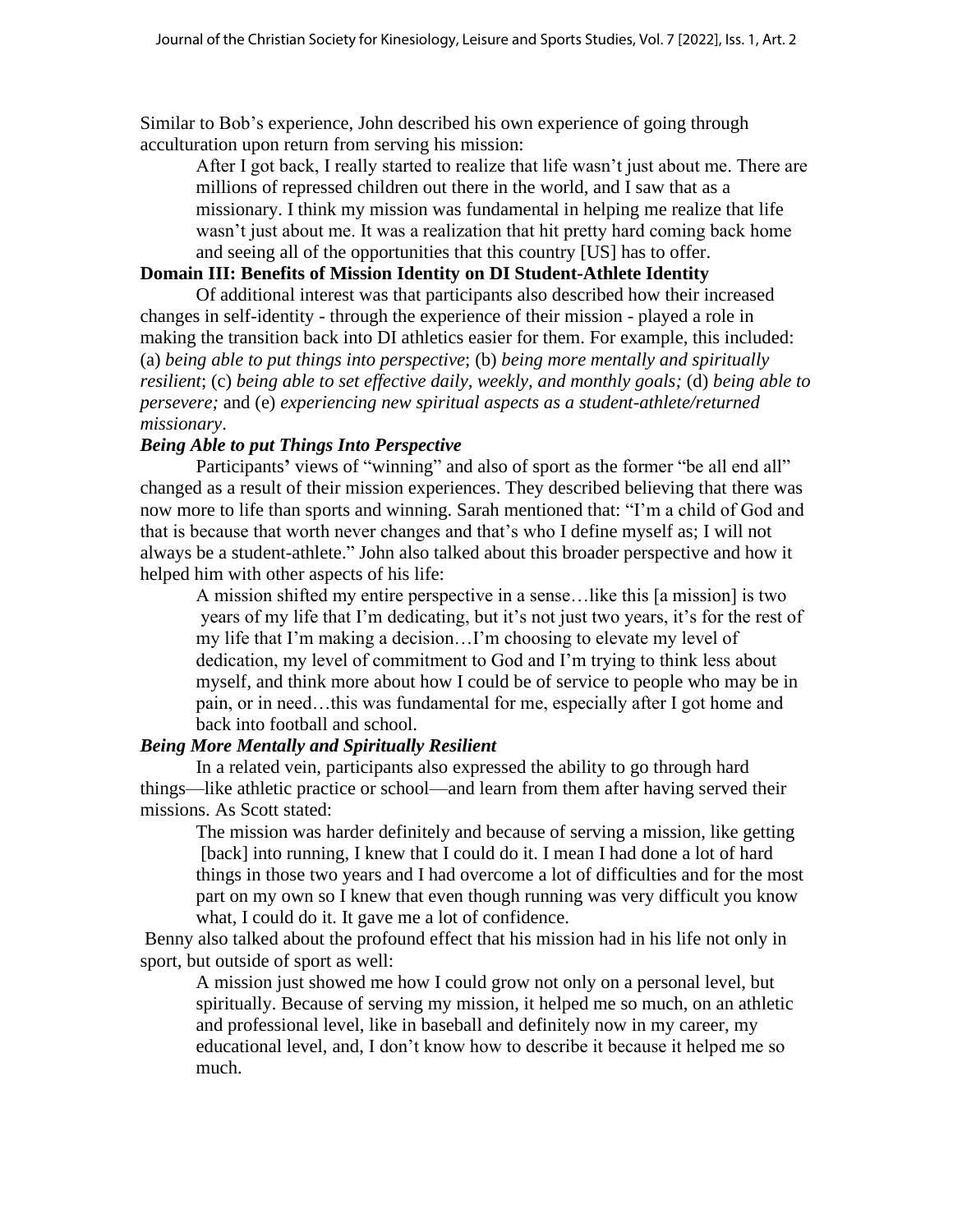#### *Being Able to set Effective Daily, Weekly, and Monthly Goals*

The ability to engage in daily and weekly planning as well as to set goals was reported as a benefit to athletic identity by participants in the current study. Grant described it this way:

Having the ability to look at a problem and say that my actions and my decisions can impact that problem. I don't feel like any problem is insurmountable now because of my mission. So, with time and devotion I can overcome just about anything. I also feel like confidence in my swimming that my mission has impacted me as well.

John also mentioned the newly acquired skillset of goal-setting as a result of serving a mission:

When I came home from my mission, I was still in this mode of setting goals and involving Him [God] in my goals through prayer or communication, and I just asked Him to help me with my new goals as a returned missionary. I was able to do that [goal-setting] because I learned it as a missionary.

## *Being Able to Persevere*

In addition to knowing they could handle hard things, participants also described remaining calm and persevering through challenges in sport. For example, Grant stated: One of the most dramatic ones was being able to respond to stressors and

adversity calmly and relaxed and being able to stay level-headed and respond with ease and again with more calm and focus. I think I developed that on my mission to a very large degree.

John also talked about his personal experience of going through hardships as a missionary, and how that helped him in times after his mission:

There were moments on my mission where I really, really struggled. Then through that struggle, I felt like I was reminded of my love of God, of my love of Jesus Christ, of my love of trying to be the best individual that I could be through those difficult moments. This experience has definitely helped since I've been back as a missionary.

## *Displaying new Skills as a Student-Athlete/Returned Missionary*

Participants also stated that they saw new opportunities to apply their newfound skills in the classroom, in church, or in personal relationships. This included displaying a greater sense of maturity by attending sport meetings early, being prepared, doing homework well and on-time, and being able to communicate better with teachers and coaches now versus prior to their missions. For example, Rose explained how she developed these skills as part of her mission experience:

Just the fact of getting up at the same time every morning and just like kind of having an attitude of like "This is the way it is and this is what I'm going to do," like quitting is not an option…it's something that I have also utilized now as a student-athlete.

#### **Domain IV: Practical Implications for Sport Psychology Professionals and Other Support Staff**

Participants were asked during the interview how DI support staff (i.e., coaches, sport psychology consultants, nutritionists, athletic directors, parents, etc.) could make their transition from mission to competition easier. The different categories constructed to represent this domain consisted of: (a) *offering different physical training regimens and*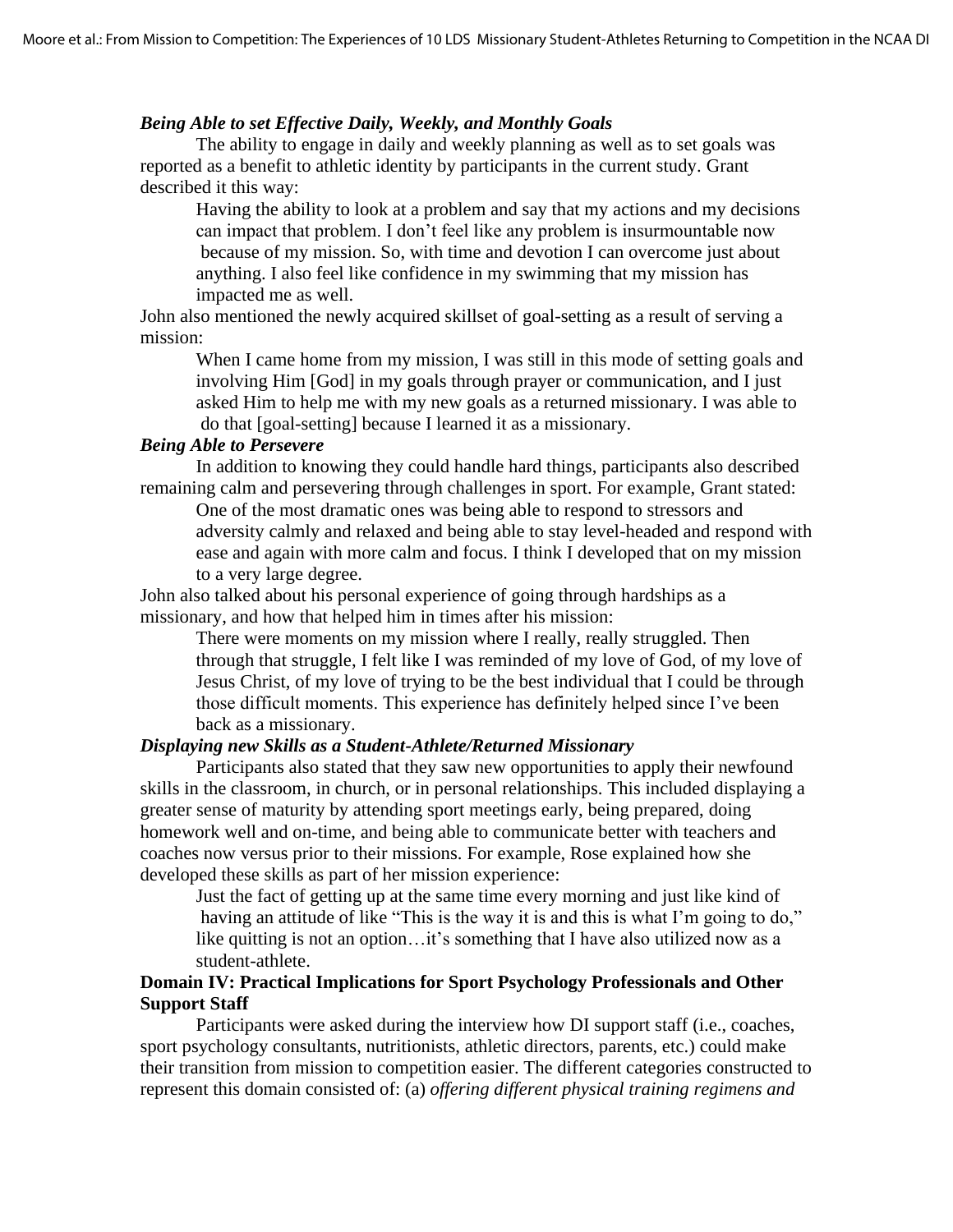*nutrition programs;* (b) i*mproving communication between the student-athlete(s) and their support staff;* and (c) *opportunities for sport psychology professionals*.

## *Offering Different Physical Training Regimens and Nutrition Programs*

Participants suggested that it would be helpful for support staff to individualize strength and conditioning and nutritional programs for student-athletes upon their return from a mission. Some returned missionaries expressed the desire for a training program with more intensity and frequency while others expressed regret because they felt like they were asked to push their de-trained bodies too hard. For example, Adam said:

I think I would've focused more on like my nutrition plan and like what I was eating more than just my workouts and stuff, and so that I had an added sense of muscle. And so I think those two things would've probably helped me more with my transition back into sport.

Similar to Adam, Scott also wished he had done things different in regard to physical training upon return from his mission:

When I got home, I was training by myself, because I wasn't there with my team at first and that was so hard. I actually ended up redshirting an entire year just to get back into shape. It was so hard getting back into shape, especially by myself, that was probably the hardest and it could have been really helpful to receive more help or guidance or something from the coaches…somehow.

## *Improving Communication Between the Student-Athlete and Support Staff*

Participants also expressed interest in improving the communication between themselves and their coaches primarily, but also with other support staff upon return from a mission. Sam reflected that:

I think something that probably would be very useful for coaches for missionaries coming back from a mission is just to like sit down and talk realistic expectations and say you know "Look, we understand you're coming back from a mission, you've been gone for two years, it's going to take some time." I think it can be hard for missionaries coming back from a mission going into college sports...where it's high pressure you know to perform at a high level.

Relatedly, because Sam internalized how far off he was from being the DI athlete he was prior to his mission, he also suggested that positive feedback from coaches and support staff would be helpful in the return back to competition:

So, I think just conversations on the side, outside of practice with coaches saying you know, like I said, "Look, it's going to take some time. We see that you're putting in the work, be patient with yourself." I think that would help a lot.

## *Opportunities for Sport Psychology Professionals*

There are also opportunities for sport psychology professionals to create mental training programs for this unique population. For example, John mentioned how important his mindset was as an LDS student-athlete:

Choosing to adopt a positive mindset and be better for it and learn from it. I think mental toughness came from the adversity and I think it also came from making a decision that I was going to choose how I was going to think and how my mindset was going to be.

In addition, Rose also mentioned the importance of having mental health professionals on staff that could be available for the student-athletes: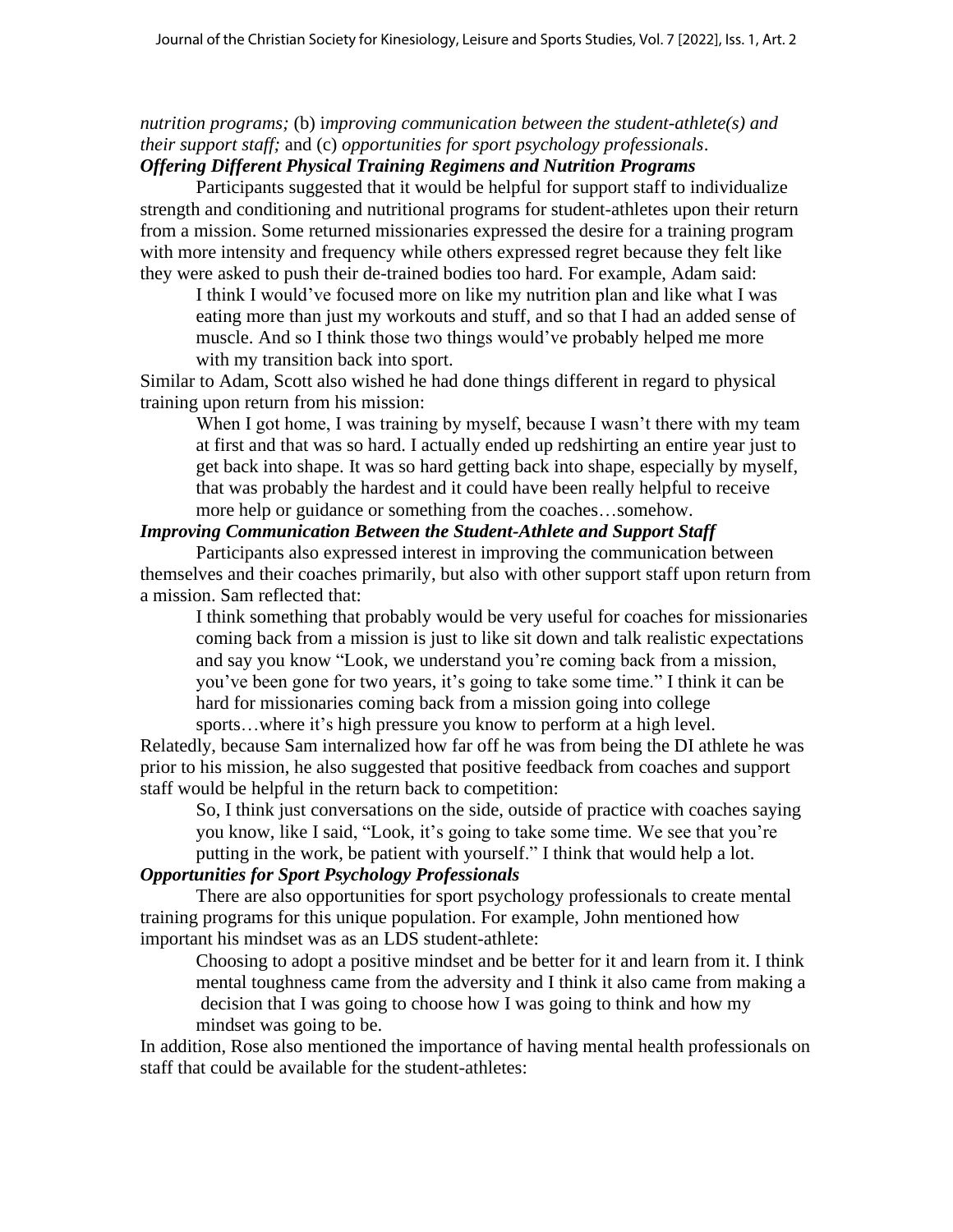Just having more people in the athletics area that are aware of mental health and aware of how to best prevent and help that, or just to be wary of that would be really helpful. There were resources that were available [at her university], but they weren't very organized, which made it hard.

#### **Discussion**

As stated previously, the purpose of the current study was to explore the experiences of LDS missionary student-athletes returning to competition in the NCAA DI. Questions of interest included: What types of effects does this transition have on returned missionary student-athletes' spiritual and athlete identities as well as on their sport performances? What is the nature of these identity and performance effects (e.g., could they be both positive and negative)? In addition, will these changes in returned missionary student-athlete identities last beyond their return to play in NCAA DI sport?

There were four major findings which converged with previous literature in addition to one other finding that diverged from it. For example, participants in the current study described having a newfound perspective on both themselves and the worlds they operated in as a result of dealing with mission "hard things." They reported that as their spiritual and mental skills and awareness moved from self- to other-focused, a kind of mental and spiritual resiliency took hold. This gave them a broader perspective on life and sport. This is a similar finding to previous research focused on athlete resiliency and the increased ability to get through hard things (e.g., Mosley, Frierson, Cheng, & Aoyagi, 2015).

A second important finding converging with previous literature relates to culture shock and transition in and out of sport. As participants in the current study described, returning from an LDS mission was a challenging experience. One aspect in particular that participants described was related to culture shock. According to Adler (1975), culture shock is "a set of emotional reactions to the loss of perceptual reinforcements from one's own culture, to new cultural stimuli which have little or no meaning, and to the understanding of new diverse experiences" (p. 13). Not only did participants experience culture shock in the initial stages of their mission trip, but they experienced culture shock upon their re-entry into the US (or from returning from their mission in another part of the US). Some of this re-entry shock related to seeing the discrepancy between the resources they had grown up with and the resources available in the places where they had served (i.e., both within and outside of the US). As Callahan (2010) stated, there are two main reasons for re-entry difficulty:

First, the sojourner changes through contact with another culture in the contexts of language, customs, dress, and worldview. Second, the condition of the original culture has changed. Physical, linguistic, social, religious, familial, and technological changes may have occurred during the visitor's absence. (p. 1)

In addition, at the same time participants were experiencing re-entry culture shock, they were required to train and prepare for competition in their particular sport at the highest collegiate level. Wylleman and Lavallée (2004) have also described how the transition in and out of sport can be an emotionally very difficult experience for highlevel athletes and for those in their close environment (e.g., parents, children, friends, etc.).

A third salient finding that converges with previous literature is that there is an opportunity for sport psychology professionals and other support staff members to work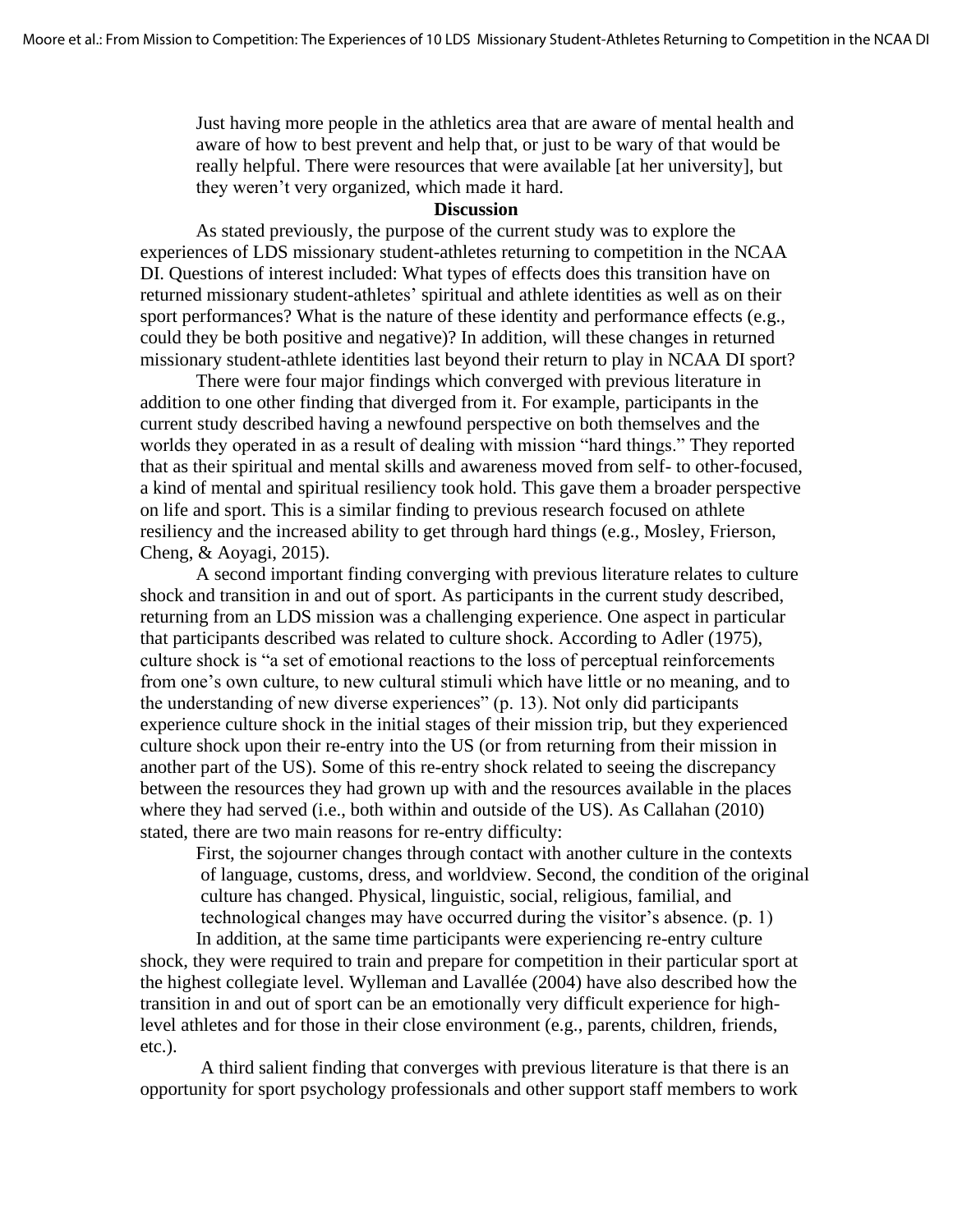with this unique group of NCAA DI student-athletes, especially in terms of using a more holistic approach to nurture their spiritual development. As Watson and Nesti (2005) suggested, in "fostering personal qualities such as perseverance, courage, and optimism, and encouraging an awareness of the spiritual, consultants can help athletes become more able to cope with the adversities and pressures of high-level sport" (p. 231). This finding is consistent as well with other researchers who have explored participants' understandings of the benefit of spirituality as it pertains to performance in a variety of sport settings (Ballard & Wilson, 2018; Czech & Bullet, 2007; Dillon & Tait, 2000; Ronkainen, Tikkanen, Littlewood, & Nesti, 2015; Nesti, 2004; Sullivan, 2010; Vernacchia, McGuire, Reardon, & Templin, 2000). Further—and similar to Mosley et al.'s (2015) practical implications for those who work with Christian student-athletes sport psychology and sport chaplains could integrate prayer and scripture study, collaborate with local LDS leaders, and/or simply engage in conversations about God or Jesus Christ with those LDS student-athletes for whom this is important.

In a similar way, sport psychology professionals could work in and through coaches and other support staff to make sure that they understand the unique needs of those DI student-athletes returning from an LDS mission. A caring coaching practice can have profound implications on the overall well-being and ultimate performance of DI student-athletes, as results from Fisher and colleagues' work has indicated (i.e., Fisher, Bejar, Larsen, Fynes, & Gearity, 2017; Fisher, Larsen, Bejar, & Shigeno, 2019; Fisher, Shigeno, Bejar, Larsen, & Gearity, 2018). In addition, work by Hogue, Fry, Fry, and Pressman (2013)—who measured caring coaching environments by sampling cortisol levels—demonstrated how significant these positive environments are for improving performance.

A fourth significant finding that converges with previous literature is related to cultural sport psychology (CSP; Stambulova & Ryba, 2013). Cultural sport psychology scholars have defined CSP as increasing "cross-cultural understandings and deliver[ing] culturally sensitized sport services" (Schinke, McGannon, Parham, & Lane, 2012, p. 34). Participants in the current study described how they would have liked it if more sport support staff understood what they were going through, specifically upon their return to DI sport. This call from LDS student-athletes for an increase in cultural awareness for sport support staff could lead to a more nuanced and connected approach to service delivery. By becoming more culturally aware about Christianity and spirituality, sport psychology professionals (Egli & Fisher, 2017) as well as others could be of greater benefit to spiritual student-athletes.

One interesting divergent finding—especially as it relates to material put out by the LDS Church (2020)—is that serving a mission is not always beneficial, especially in terms of re-entry into sport performance for LDS DI student-athletes. Although all participants in the current study described the many benefits of having served an LDS mission (e.g., loss of ego due to switching from a self-to-other focus, developing resiliency, goal-setting, etc.), many also talked about the detrimental physical toll as well as emotional effects which occurred to their athletic performance as a result of serving a mission. For example, many described the toughness inherent in bringing a body back into DI shape after not having worked out in two years, as well as the expectations from coaching and strength and conditioning staffs who felt that this would be easy to achieve. In addition, participants also realized that in order to compete at this level they would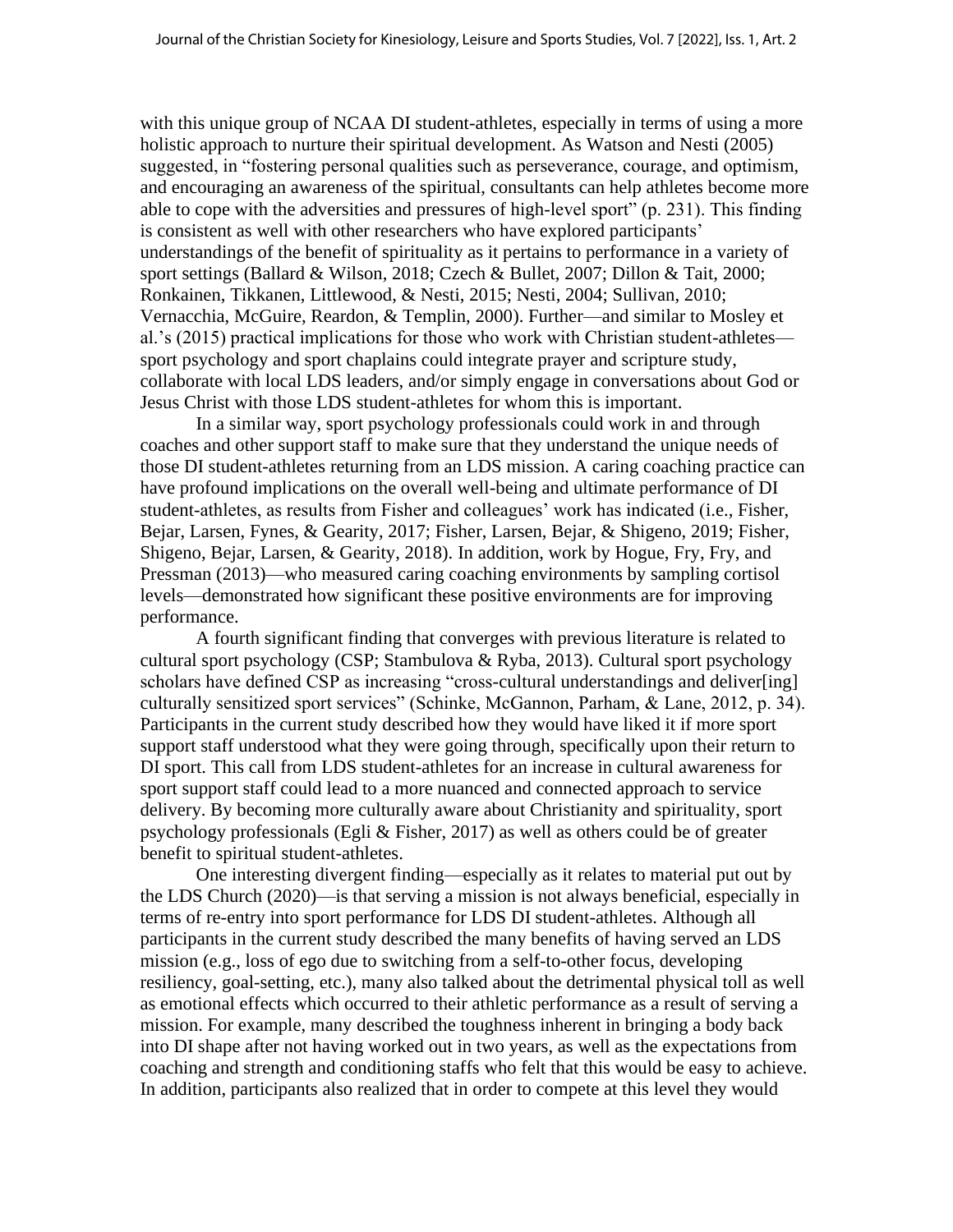need to adopt a self-focus again; this kind of self-focused morality created guilt in some LDS returned missionaries that they weren't prepared to handle. Since some of the findings from the current study related to practical implications, we will focus on limitations and future directions for research in the final section below.

## **Limitations and Future Directions for Research**

There were several limitations contained within the current study. First, in terms of demographics, all of the participants self-identified as White and heterosexual. This could be due to the fact that roughly 86 percent of LDS members self-identify as White and there are no statistics on how many LDS members are LGBTQIA+ (The Church of Jesus Christ of Latter-day Saints, 2019). However, it would be important moving forward to interview both BIPOC and gay LDS DI student-athletes. Similarly, it would be important to interview more LDS DI student-athletes who self-identify as female since only two of the 10 participants in the current study self-identified as female. Finally, interviewing DI agnostic, atheist, evangelic Christian, Muslim, and other student-athletes would also be of interest in terms of cultural awareness and diversity of services that sport professionals should be delivering.

#### **References**

- Adler, P. (1975). The transitional experience: An alternative view of culture shock. *Journal of Humanistic Psychology, (15)*4, 13-23. https://doi.org/10.1177/002216787501500403
- Ballard, A., & Wilson, C. (2017). Exploring the role of spirituality and spiritual beliefs in the pursuit of excellence and attainment of peak performance in professional athletes. *Journal of the Christian Society for Kinesiology and Leisure Studies, 4*(1), 1-17. https://trace.tennessee.edu/jcskls/vol4/iss1/2
- Bhattacharya, K. (2017). *Fundamentals of qualitative research.* Taylor & Francis.
- Callahan, C. (2010). Going home: Deculturation experiences in cultural reentry. *Journal of Intercultural Communication, (22)*2010, 1404-1634.
- Cosh, S., LeCouteur, A., Crabb, S., & Kettler, L. (2013). Career transitions and identity: A discursive psychological approach to exploring athlete identity in retirement and the transition back into elite sport. *Qualitative Research in Sport, Exercise and Health, (5)*1, 21-42. https://doi.org/10.1080/2159676X.2012.712987
- Creswell, J. W., & Poth, C. N. (2018). *Qualitative inquiry and research design: Choosing among five approaches* (4<sup>th</sup> ed.). SAGE Publications Inc.
- Czech, D. R., & Bullet, E. (2007). An exploratory description of Christian athletes' perceptions of prayer in sport: A mixed methodological pilot study. *International Journal of Sports Science & Coaching, 2*(1), 49-56. https://doi.org/10.1260/174954407780367212
- Dillon, K., & Tait, J. (2000). Spirituality and being in the zone in team sports: A relationship? *Journal of Sport Behavior, 23*(2), 91-100.
- Edgley, R. (1996). *We Care Enough to Send Our Very Best.* General Conference October 1996. Retrieved from https://www.lds.org/general-conference/1996/10/we-careenough-to-send-our-very-best?lang=eng
- Egli, T., & Fisher, L. (2017). Christianity and sport psychology: One aspect of cultural competence. *Journal of the Christian Society for Kinesiology, Leisure and Sport Studies, 4*(1), 19-27. https://trace.tennessee.edu/jcskls/vol4/iss1/3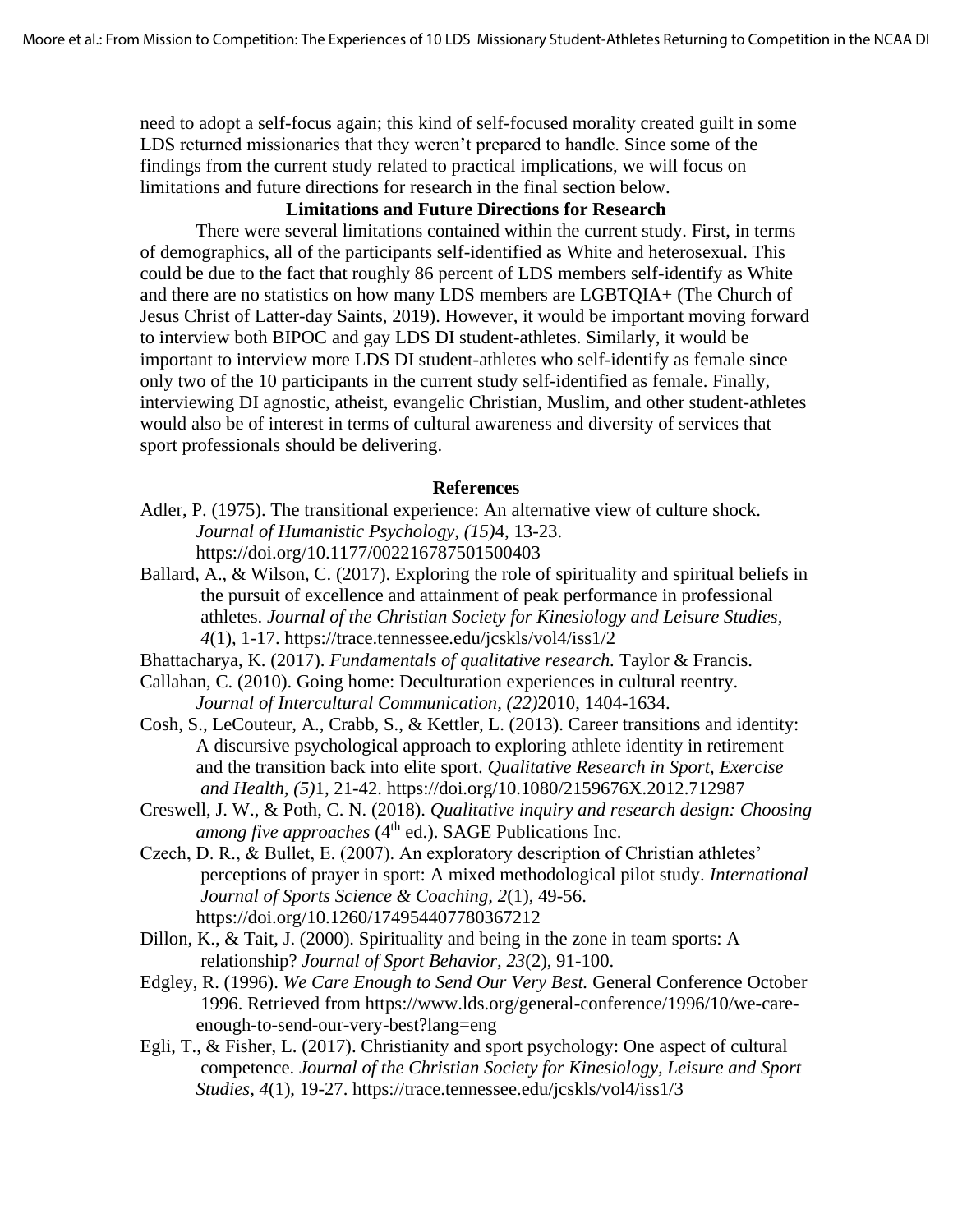- Evans, J., & Petersen, J. (2015). An analysis of student-athlete and non-student-athlete religiosity at the division I FBS level. *Journal of the Christian Society for Kinesiology and Leisure Studies, 3*(1), 1-22.
- Fisher, L. A., Bejar, M. P., Larsen, L. K., Fynes, J. M., & Gearity, B. T. (2017). Caring in the U.S. national collegiate athletic association division I sport: The perspectives of 18 female and male head coaches. *International Journal of Sports*
- Fisher, L. A., Larsen, L. K., Bejar, M. P., & Shigeno, T. C. (2019). A heuristic for the relationship between caring coaching and elite athlete performance. *International Journal of Sport Science and Coaching, 14*(2), 126-137. https://doi.org/10.1177/1747954119827192
- Fisher, L. A., Shigeno, T. C., Bejar, M. P., Larsen, L. K., & Gearity, B. T. (2018). Caring practices among U.S. national collegiate athletic association division I female and male assistant coaches. *International Journal of Sports Science & Coaching, 13*(4), 471-484. https://doi.org/10.1177/1747954117743114
- Gonzalez, N. (2020). A deluge of returned missionaries due to COVID-19 is forcing BYU to adjust its football recruiting, scholarships on the fly. *The Salt Lake Tribune*. https://sltrib.com/sports/byu-cougars/2020/04/03/deluge-returned/
- Hill, C. E. (2012). *Consensual qualitative research: A practical resource for investigating social science phenomenon.* American Psychological Association.
- Hill, C. E., Knox, S., Thompson, B. J., Williams, E. N., Hess, S. A., & Nicholas, L. (2005). Consensual qualitative research: An update. *Journal of Counseling Psychology, 52*(2), 196-205. https://doi.org/10.1037/0022-0167.52.2.196
- Hogue, C. M., Fry, M. D., Fry, A. C., & Pressman, S. D. (2013). The influence of a motivational climate intervention on participants' salivary cortisol and psychological responses. *Journal of Sport & Exercise Psychology, 35*(1), 85-97. https://doi.org/10.1123/jsep.35.1.85
- *King James Version of the Bible*. (2013). King James Bible LDS Online. https://www.lds.org/scriptures/nt/gal/5?lang=eng. (Original work published in 1769)
- *King James Version of the Bible*. (2013). King James Bible LDS Online. https://www.lds.org/scriptures/nt/rom/8?lang=eng. (Original work published in 1769)
- Lauer, E. E., Zakrajsek, R. A., Fisher, L. A., Bejar, M. P., McCowan, T., Martin, S. B., & Vosloo, J. (2018). NCAA DII female student-athletes' perceptions of their sport uniforms and body image. *Journal of Sport Behavior, 41*(1), 40-63. https://doi.org/10.1177/1747954117743114
- Lavallee, D., Gordon, S., & Grove, R.G. (1997). Retirement from sport and the loss of athlete identity. *Journal of Personal and Interpersonal Loss, 2*(1), 129-147. https://doi.org/10.1080/10811449708414411
- Lavallee, D., Nesti, M., Borkoles, E., Cockerill, I., & Edge, A. (2000). Intervention strategies for athletes in transition. In D. Lavallee & P. Wylleman (Eds.), *Career transitions in sport: International perspectives* (p. 111-130). Fitness Information Technology.
- Miles, M. B., & Huberman, A. M. (1994). *Qualitative data analysis: A sourcebook of new methods (2nd ed.).* Sage.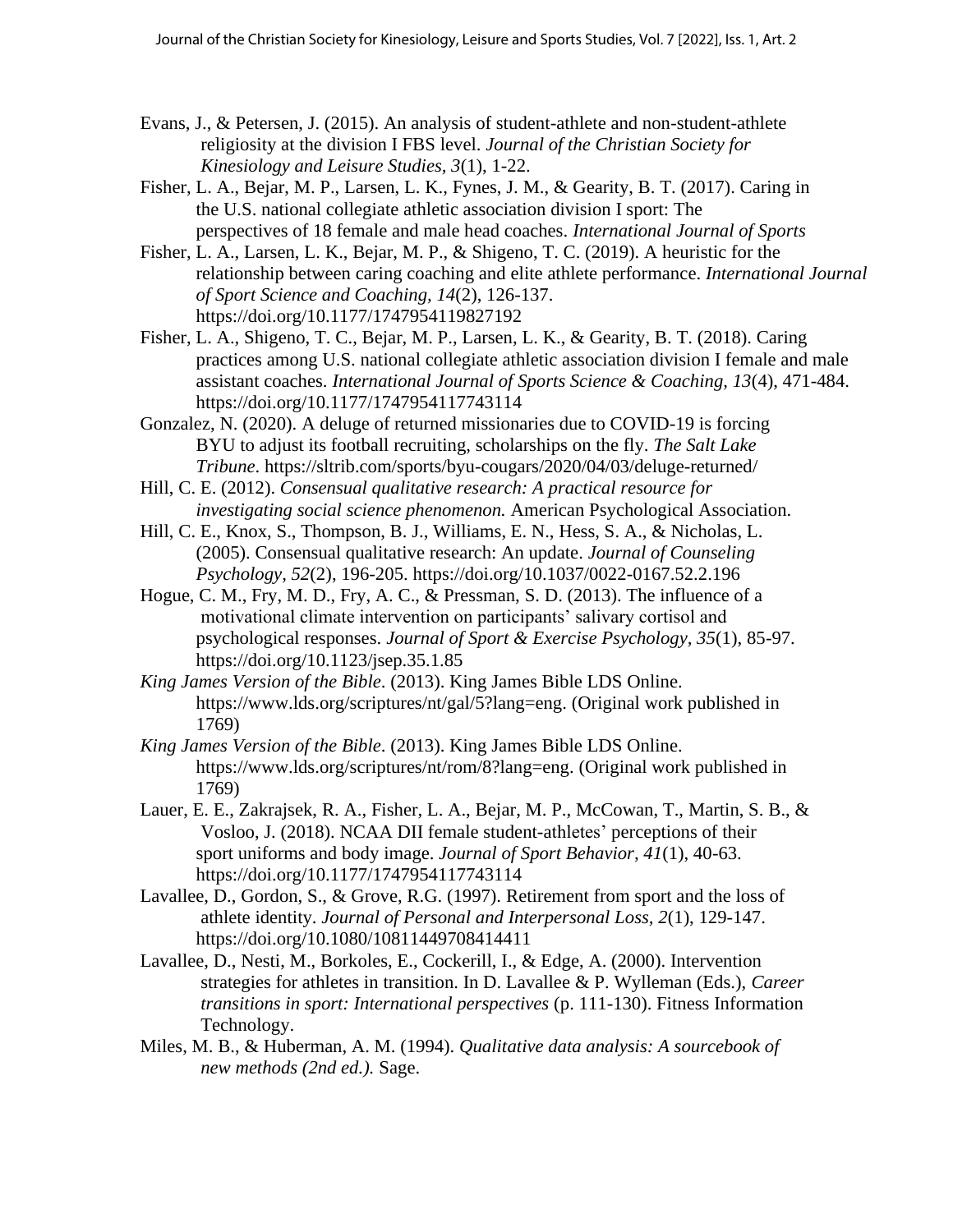- Mosley, M., Cheng, Y., Frierson, D., & Aoyagi, M. (2015). Spirituality & sport: Consulting the Christian athlete. *The Sport Psychologist, 29*(4), 371-386. https://doi.org/10.1123/tsp.2013-0123
- Nesti, M. (2004). *Existential psychology and sport: Implications for research and practice.* Routledge.
- Rolls, L., & Relf, M. (2006). Bracketing interviews: Addressing methodological challenges in qualitative interviewing in bereavement and palliative care. *Mortality, 11*(3), 286-305. https://doi.org/10.1080/13576270600774893
- Ronkainen, N. J., Tikkanen, O., Littlewood, M., & Nesti, M. S. (2015). An existential perspective on meaning, spirituality and authenticity in athletic careers. *Qualitative Research in Sport, Exercise and Health, 7*(2), 253-270. https://doi.org/10.1080/2159676X.2014.926970
- Russell, A., Cottingham, M., Barry, A., Lee, D., & Walsh, D. (2018). Students transitioning to college and out of competitive sport. *Journal of Applied Sport Management, 10*(4), 34-50. https://doi.org/10.18666/JASM-2018-V10-I4-9117
- Saukko, P. (2002). Studying the self: From the subjective and the social to personal and political dialogues. *Qualitative Research, 2*(2), 244-263. https://doi.org/10.1177/146879410200200207
- Schinke, R. J., McGannon, K. R., Parham, W. D., & Lane, A. M. (2012). Toward cultural praxis and cultural sensitivity: Strategies for self-reflexive sport psychology practice. *Quest-Illinois-National Association for Physical Education in Higher Education, 64*(1), 34-46. https://doi.org/10.1080/00336297.2012.653264
- Stambulova, N., & Ryba, T. V. (2013). The turn towards a culturally informed approach to career research and assistance in sport psychology. In N. Stambulova & V. T. Ryba (Eds.), *Athletes' careers across cultures* (pp. 1-16). Routledge.
- Sullivan, S. (2010). God in my sporting: A justification for Christian experience in sport. *Journal of the Christian Society for Kinesiology and Leisure Studies, 1*(1), 9-17. https://trace.tennessee.edu/jcskls/vol1/iss1/3
- The Church of Jesus Christ of Latter-day Saints. (2018). *Missionary program*. https://www.mormonnewsroom.org/topic/missionary-program
- The Church of Jesus Christ of Latter-day Saints. (2019). *Facts and statistics*. https://www.mormonnewsroom.org/facts-and-statistics
- The Church of Jesus Christ of Latter-day Saints. (2020). *Latter-day Saints 101: What church members believe.* https://newsroom.churchofjesuschrist.org/article/latterday-saints-101
- Vernacchia, R. A., McGuire, R. T., Reardon, J. P., & Templin, D. P. (2000). Psychosocial characteristics of Olympic track and field athletes. *International Journal of Sport Psychology, 31*(1), 5-23.
- Watson, N., & Nesti, M. S. (2005). The role of spirituality in sport psychology consulting: An analysis and integrative review of literature. *Journal of Applied Sport Psychology, 17*(3), 228-239. https://doi.org/10.1080/10413200591010102
- Wylleman, P., & Lavalle, D. (2004). A developmental perspective on transitions faced by athletes. In M. Weiss (Ed.), *Developmental sport and exercise psychology: A lifespan perspective* (pp. 507-527). Fitness Technology.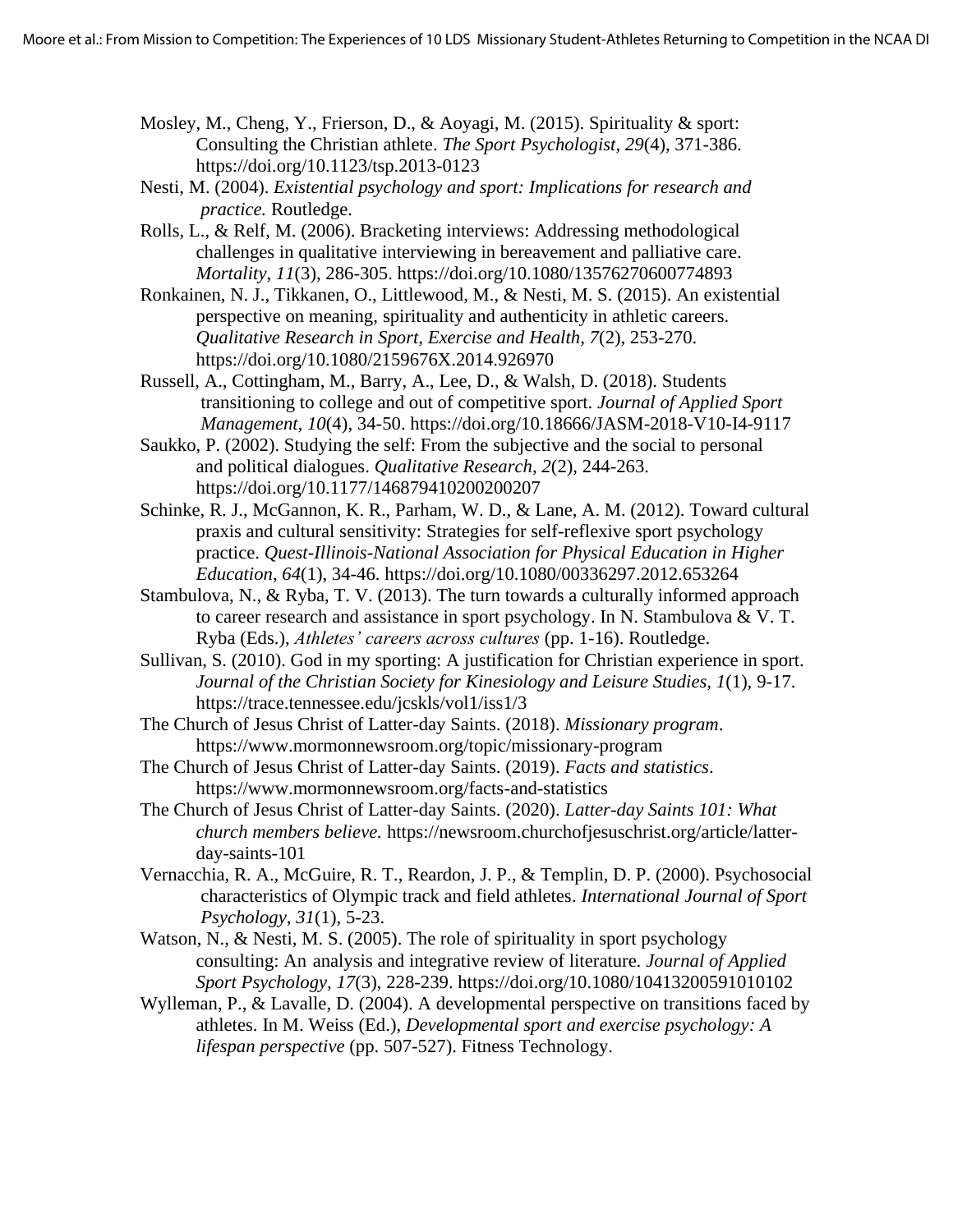| Participa<br>nt | Ag<br>e | Sex        | <b>Ethnicity</b>              | Race                     | <b>Sexual</b><br><b>Orientation</b> | <b>Relation</b><br>al Status         | <b>Sport</b>               | <b>Missio</b><br>$\mathbf n$    | <b>Self-Identity</b>           |
|-----------------|---------|------------|-------------------------------|--------------------------|-------------------------------------|--------------------------------------|----------------------------|---------------------------------|--------------------------------|
| John<br>Smith   | 27      | Male       | Scottish                      | Caucasia<br>$\mathbf{n}$ | Heterosexu<br>al                    | Married,<br>1<br>daughter            | Football                   | North.<br>Americ<br>a           | Christian                      |
| Sarah           | 24      | Femal<br>e | English                       | Caucasia<br>$\mathbf{n}$ | Heterosexu<br>al                    | Single,<br>no kids                   | Cross<br>Country/Tra<br>ck | North<br>Americ<br>a            | Mormon/LDS                     |
| Benny           | 31      | Male       | English                       | Caucasia<br>$\mathbf n$  | Heterosexu<br>al                    | Married,<br>$\mathbf{1}$<br>daughter | <b>Baseball</b>            | South<br>Americ<br>$\mathbf{a}$ | Father/Husba<br>nd             |
| Jake            | 21      | Male       | White                         | Caucasia<br>$\mathbf n$  | Heterosexu<br>al                    | Single,<br>no kids                   | Cross<br>Country/Tra<br>ck | North<br>Americ<br>a            | Christian                      |
| Rose            | 24      | Femal<br>e | European                      | Caucasia<br>$\mathbf n$  | Heterosexu<br>al                    | Married                              | Cross<br>Country/Tra<br>ck | North<br>Americ<br>$\mathbf{a}$ | Wife                           |
| Scott           | 24      | Male       | European                      | Caucasia<br>$\mathbf n$  | Heterosexu<br>al                    | Single,<br>no kids                   | Cross<br>Country/Tra<br>ck | South<br>Americ<br>a            | Child of God                   |
| Adam            | 26      | Male       | Scandinavian                  | Caucasia<br>$\mathbf n$  | Heterosexu<br>al                    | Married,<br>1 son                    | Football                   | North<br>Americ<br>a            | Father/Husba<br>nd             |
| Bob             | 28      | Male       | Ireland                       | Caucasia<br>$\mathbf n$  | Heterosexu<br>al                    | Single,<br>no kids                   | Baseball                   | Africa                          | Son of God                     |
| Sam<br>Jones    | 27      | Male       | Hawaiian/Pacif<br>ic Islander | Caucasia<br>$\mathbf n$  | Heterosexu<br>al                    | Married                              | <b>Baseball</b>            | South<br>Americ<br>a            | Husband                        |
| Grant           | 22      | Male       | European                      | Caucasia<br>$\mathbf n$  | Heterosexu<br>al                    | Dating                               | Swimming                   | Africa                          | Member of<br>the LDS<br>Church |

**Table 1 Demographics**

All names are represented by pseudonyms.